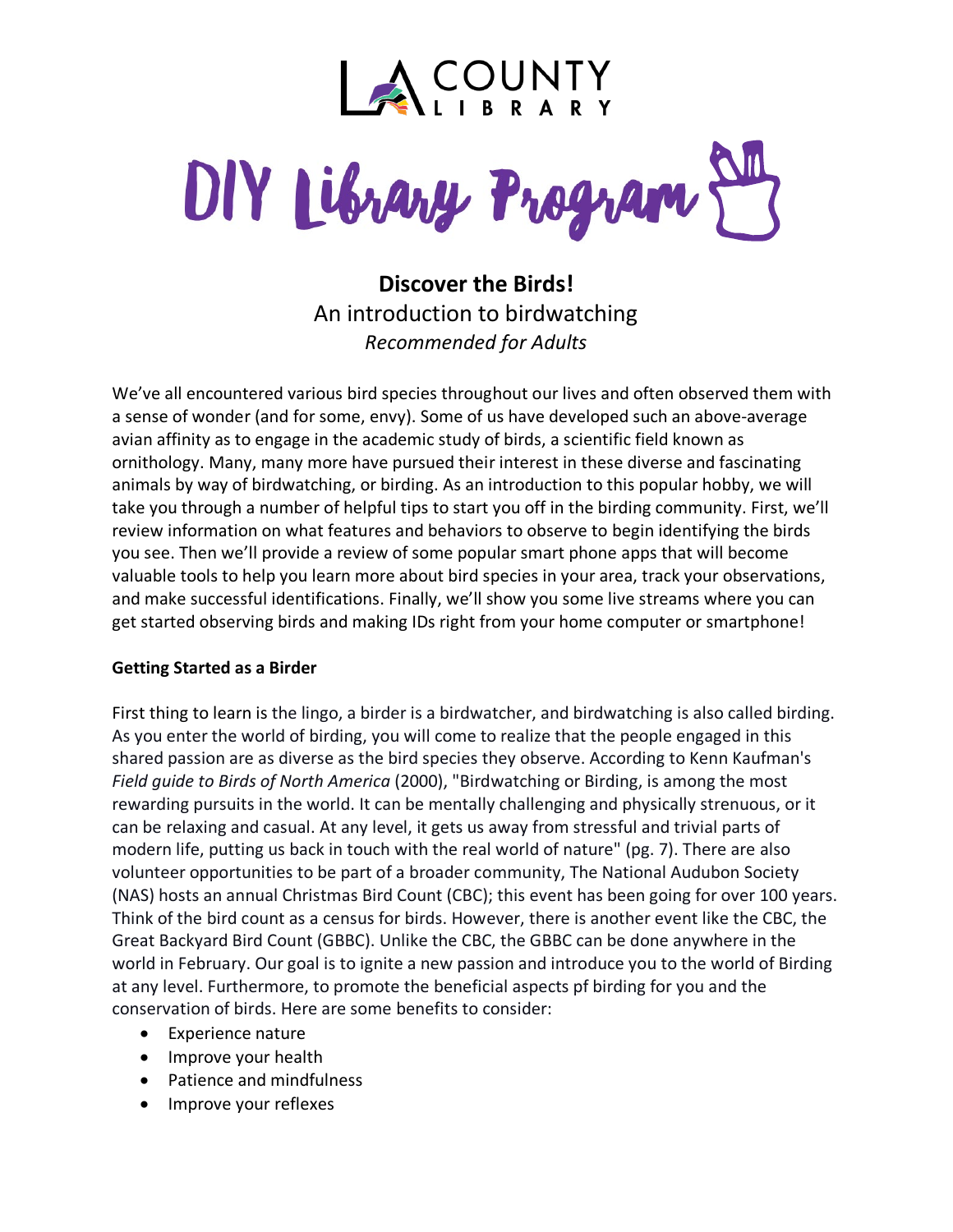

• Be part of a community

#### **I see the birds, now what?**

- Bird Classification
	- $\circ$  There are a lot of different types of birds, and the chances of confusing one bird for another is high. Even if two birds are part of the same species, they may not look the same. There is also the possibility of changes in how birds are classified. Over time, ornithologists continually refine their classification of birds as their understanding of each unique species improves, sometimes causing species to be renamed to better fit within the taxonomy of related species.
- Bird Song and Calls
	- o Another enjoyable path to birding is to identify bird song and calls. With individual birds, it is the only way to determine the bird. But not all birds can have a song or call, and some can be subtle.
		- **Songs Mostly for males and it can be seasonal, for territory purposes** and, of course, to attract a mate
		- Calls Not all birds have a call, but it can occur during any season.
		- Some calls are subtler than others.

### **Identifying Birds**

Birding can be calming and relaxing to experience in solitude or as part of a community but there is more to birding than looking through binoculars. The next part of this endeavor you'll seek to master is *identifying* birds. Many birds such as hummingbirds or sandpipers have more than one look and many related species. Knowing very particular features and behaviors can help immensely when identifying the birds you observe.

Features to consider:

- Size
	- o From the tip of the bill to end of the tail
	- o Wingspan
- Bill Size
	- o Thin or thick
	- o Long or short
	- o Influences the type of foods they eat
- Shape and posture
	- o Helpful to identify at a distance
	- o Slim or chunky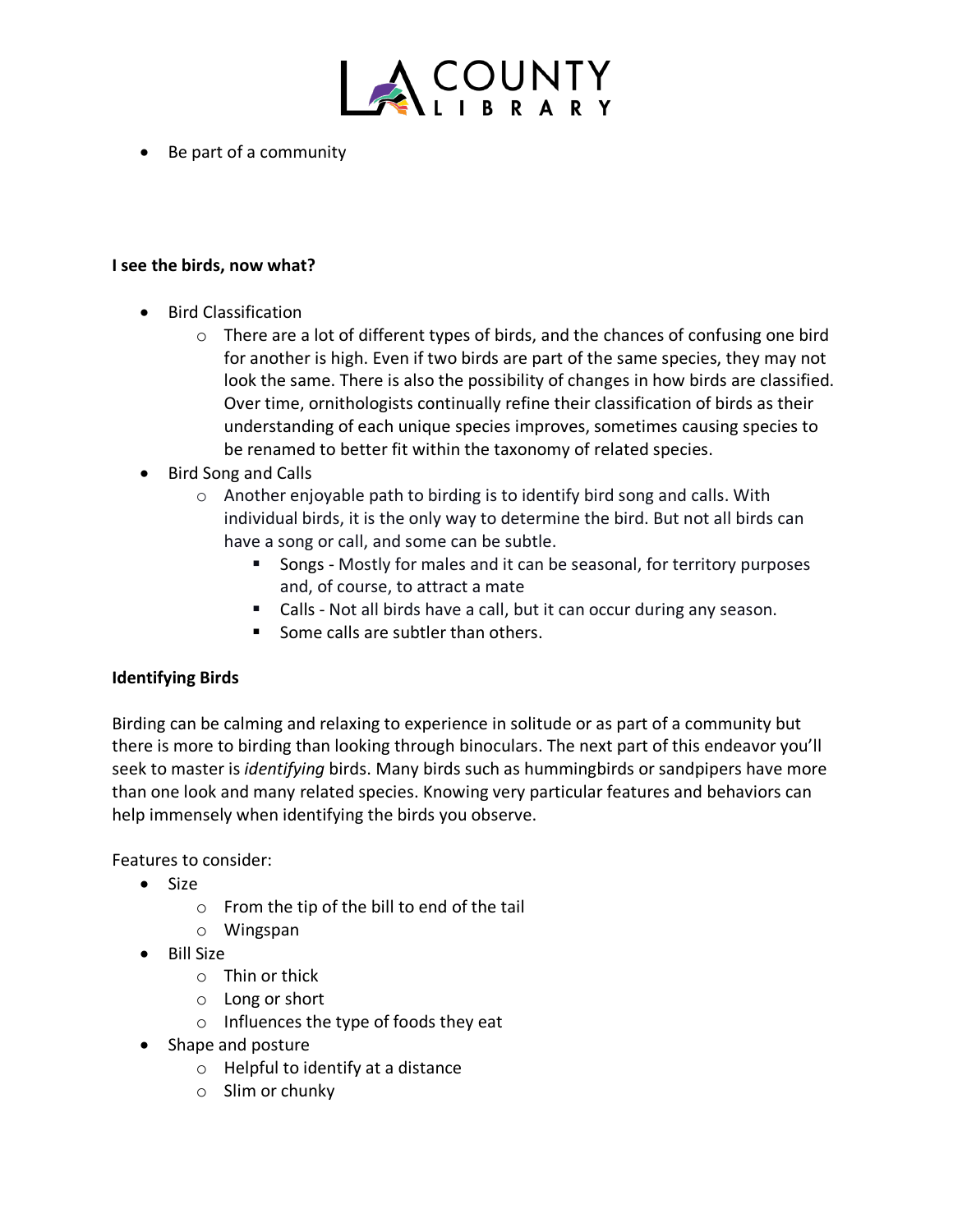

- o Short-tailed or long-tailed
- **Behavior** 
	- o Identifying a bird is not only about their physical traits. Some behaviors are unique to a bird, so it is good to be aware of different behaviors.
	- o Here are some examples of questions you can ask yourself:
		- $\blacksquare$  Is the bird solitary or part of a flock?
		- Is the bird walking or hopping on the ground?
		- Does the bird's head scan back and forth as it moves or does it focus on the ground searching for food?
- Habitat
	- o Variation in birds
		- Apart from the differences between male and female birds, there can also be subtle changes in their look throughout the year and in juveniles before reaching maturity.
- Bird Topography and Field Marks



Credit: [Palisades Interstate Park Commission Archives](https://cdm16694.contentdm.oclc.org/digital/collection/pipc/id/404)

A bird's topography refers to the different areas of its body. By understanding the bird's topography, it brings you one step closer to distinguish the bird's field marks, considering that adult and juvenile birds of the same species can appear different. Knowing the topography is about recognizing the bird from different angles.

• Field marks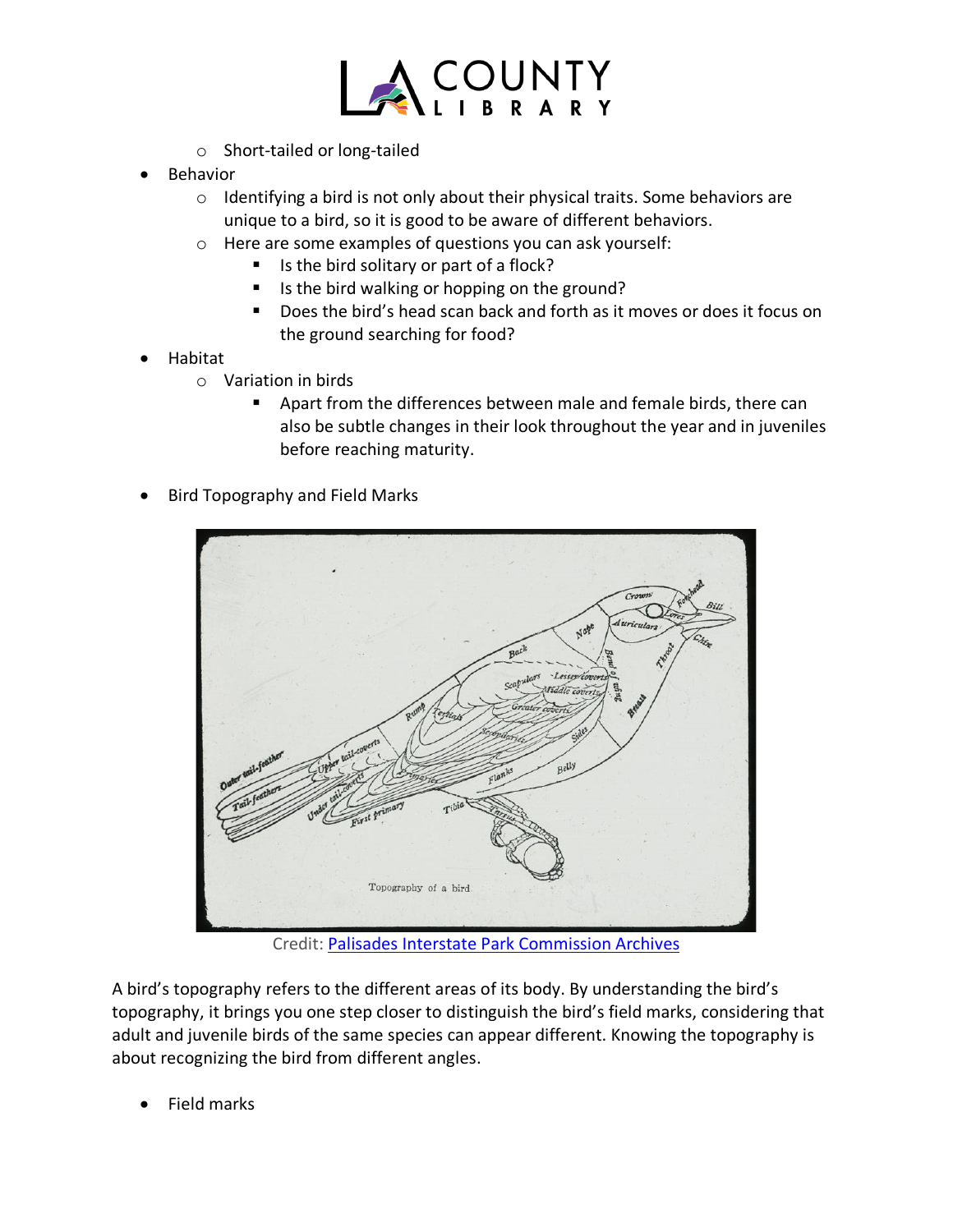

- o Notice markings that will help distinguish from other birds. Things to recognize on a bird's crown, throat, belly, wing, tail, or nape.
	- **Stripes**
	- Patterns
	- Spots
	- Colors
- Pitfalls to misidentifying a bird
	- o Misidentifications can happen due to discoloring, lighting, molting, or even the affects water has on a bird. This can be frustrating, but know that this happens even to experienced birders. Remember, to be a great birder, all you need to do is enjoy it.

## **Understanding Range Maps**

Each field guide you encounter may use slightly different colors and represent different information on range maps. Still, they all serve the same purpose of giving bird watchers clues where a particular bird is expected and seen during various times of the year. These maps include areas of permanent residence and year-round observation. The vital information to gather from these range maps is their migratory patterns, and how that impacts the likelihood of the bird you are observing is the species noted in your field guide. Range maps will provide a geographic reference point indicating a particular species is commonly found in a region during a specific part of the year (usually making a distinction between winter and summer) as well as regions where they would be rare to find. Just because the bird your observing is considered rare for the time of year doesn't definitively mean that it's not the species described in your field guide, but it can give you an easy way to exclude the less likely candidates. At the same time, you can look for other features that will help you positively identify the bird you see. Less complex range maps, such as those shown below, may provide less detail but will still provide information the species range as it relates to their migratory behavior.

*American Gold Finch Range Map*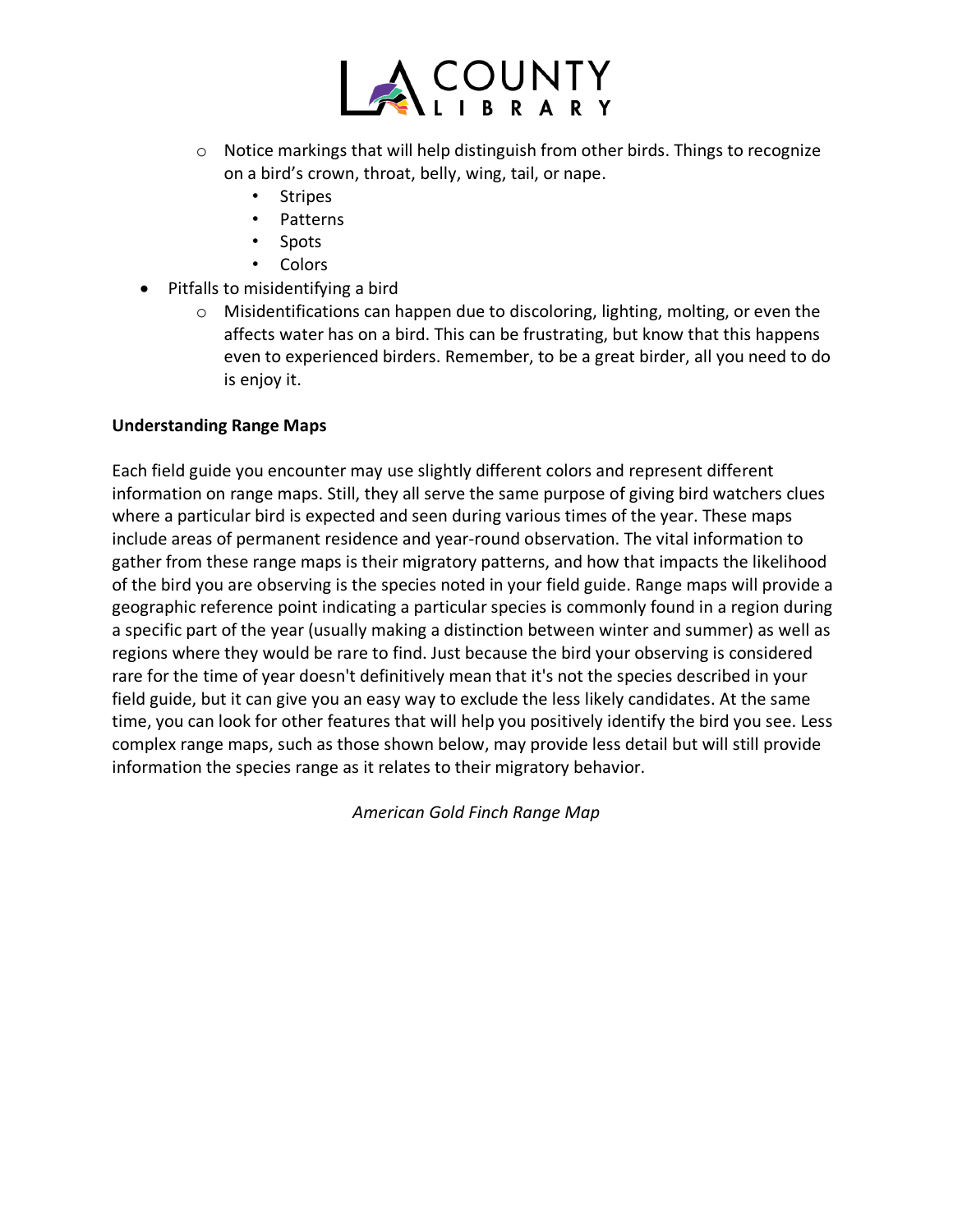



Credit: [Ken Thomas, available via Wikimedia Commons](https://commons.wikimedia.org/wiki/File:American_Goldfinch-rangemap.png)

# **The Importance of Seasons in Birding**

Bird behavior changes throughout the year in line with seasonal changes in weather. Their breeding and migratory behavior, though varying from species to species, fall into cycles that birders should take notice of when seeking to make identifications. In winter, you'll often notice birds in flocks as they migrate, breaking up by late winter as individuals seek their own nesting grounds. Males are often seen in their breeding plumage, and the air will carry their songs as they seek a mate. By spring, some birds will continue on their migration though others may be actively nesting. By summer, nesting is in full swing. Faded plumage and the proliferation of juvenile birds, whose plumage is also often drastically different than adults, brings about a variety of shapes and colors that can make bird identification difficult. By late summer and fall, bird songs have died down, and some birds will begin to molt into new plumage, either making them more easily identifiable or introducing another odd contrast from their look earlier in the year. The more extended migration period will have different species settling into their wintering locations at different times. However, by late fall, most species are settled until they begin the process again for the next year.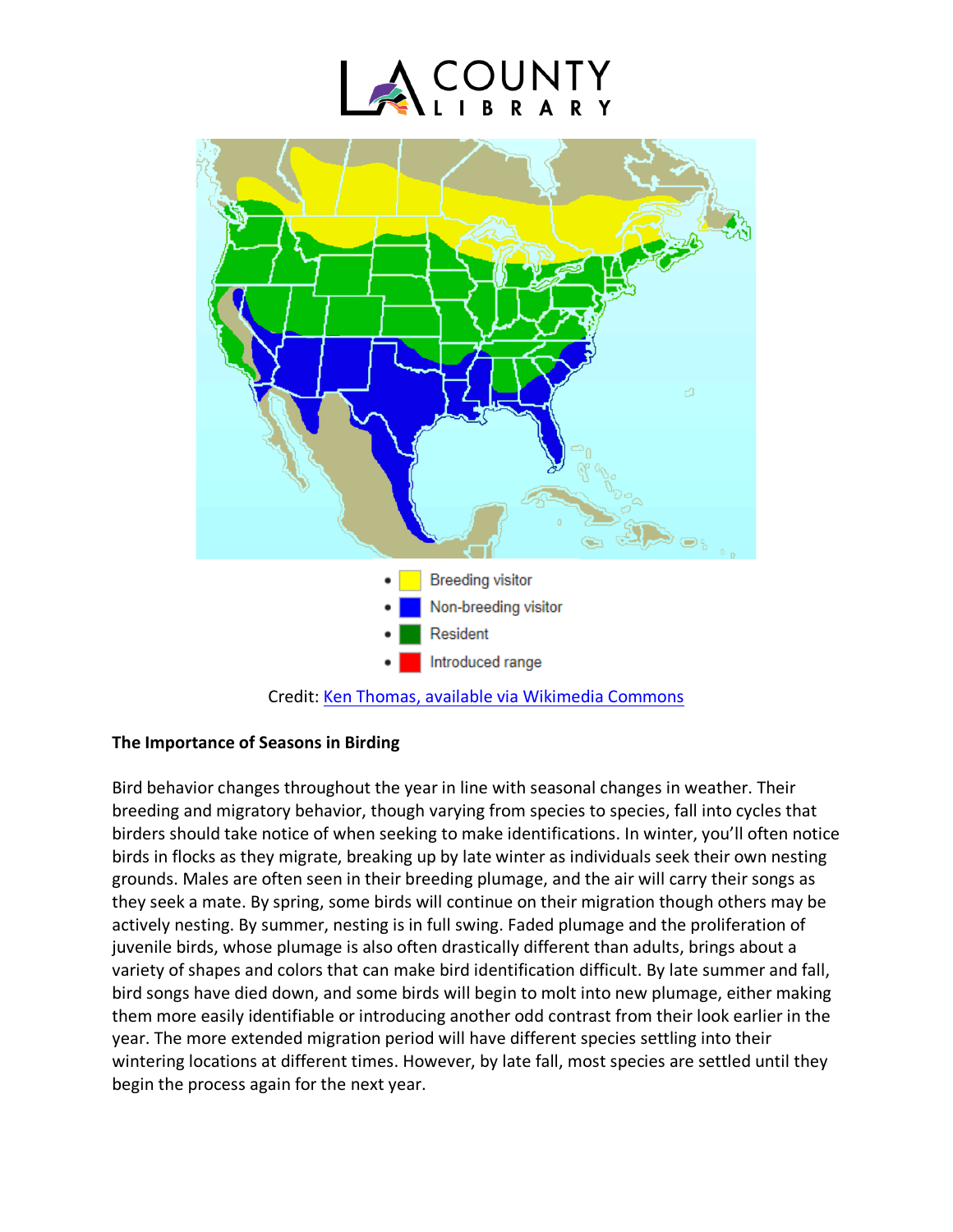

These are only an overview of the seasonal considerations that birders should take note of for a better chance of correct identifications. Understanding the behavior of specific species within this more general cycle can help birders easily exclude look-alikes and improve successful identifications.

## **App your Birding Experience**

Here is a short list of some popular birding apps available for mobile devices. Since birding is such a popular hobby these are just a starting point when it comes to birding applications:



**Merlin Bird ID**: This will be one of the go-to apps to quickly and easily ID birds in the field. After downloading the bird lists based on your geographic location, Merlin Bird ID can populate species based on your response to simple questions like size, color, and behavior to narrow down the possibilities of the bird's

identification. You can also make identifications by uploading a photograph of the bird you've observed and allowing the apps AI to generate likely matches to select from. This app will function as a customizable field guide within your phone, allowing you to expand the available bird lists when you travel, and deactivate them at home to filter out unlikely candidates.



**eBird**: Birders have long maintained lists of the various species that they have observed. Some create shortlists for particular outings or seasons, while the true enthusiasts maintain "life lists" of all of the species they have identified throughout their lifetimes. The *eBird* app, also developed and maintained by the Cornell Lab of Ornithology, will act as your digital bird list. It will track past

observations, allow you to share your work with the broader community of birders, and provide additional information on identified species to expand your knowledge. The app can also track the path you walked during your birding excursions to provide more accurate location information for your bird sightings.



**Audubon**: Another excellent free app for bird sightings on-the-go birdwatching. As mentioned, the app is free, but an email login is necessary, and a second registration with an email or Facebook is needed to access bird sighting service. The app connects to Merlin Bird ID for identifying unknown birds. The app also provides an opportunity to explore other sightings, and you can view the

uploaded pictures as well. If you would like to connect with Audubon's information, the app does redirect you to their website. Furthermore, the app does provide Audubon's latest news on its home page. Another great feature of the app is their access to their field guide, which can be downloaded for when WiFi is not available.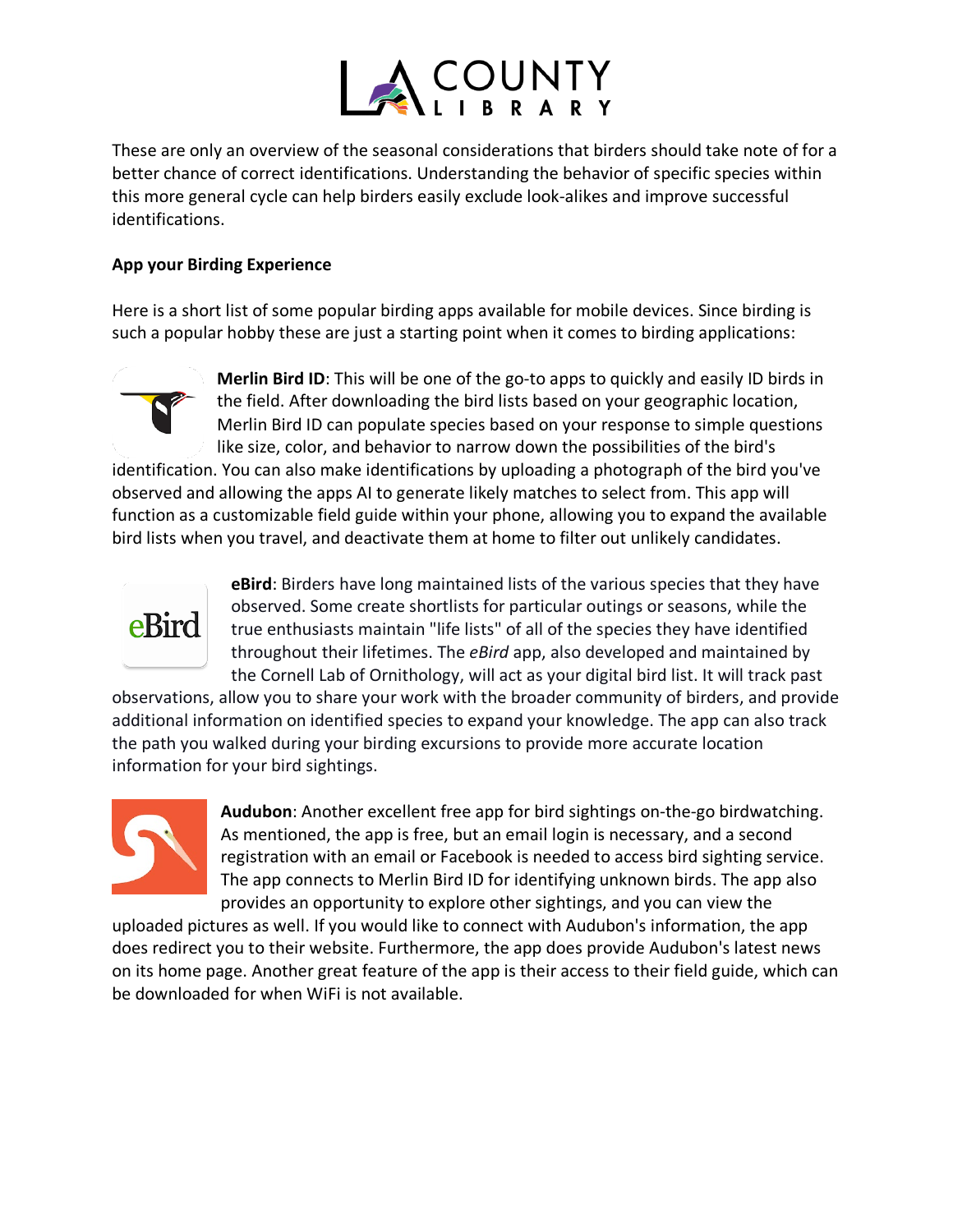



**Explore.org**: This is a website and app where you can view different animals, including birds, in nature. It is free to access their live feeds, but if you register, it opens the opportunity to interact with the community and save your favorites. The good news is that joining is free. Explore.org dedicates its efforts toward continual learning and exploration. It also provides a great source of media to

start practicing your bird identification.

## **Backyard Birding**

One staying-home option for outdoor leisure and to remain part of the conservation effort is backyard birding. However, if you don't have a backyard, you can still enjoy birding; consider spaces like the front or side lawn, or just looking out of your window. Attracting birds is all about making them feel welcome, and you can do that with a few simple additions. Here are some ways to attract birds to your home:

- Birdhouses
- Birdbaths
- Planting native plants
- Installing a bird feeder
- Consider bird safe glass (to protect the birds from harm)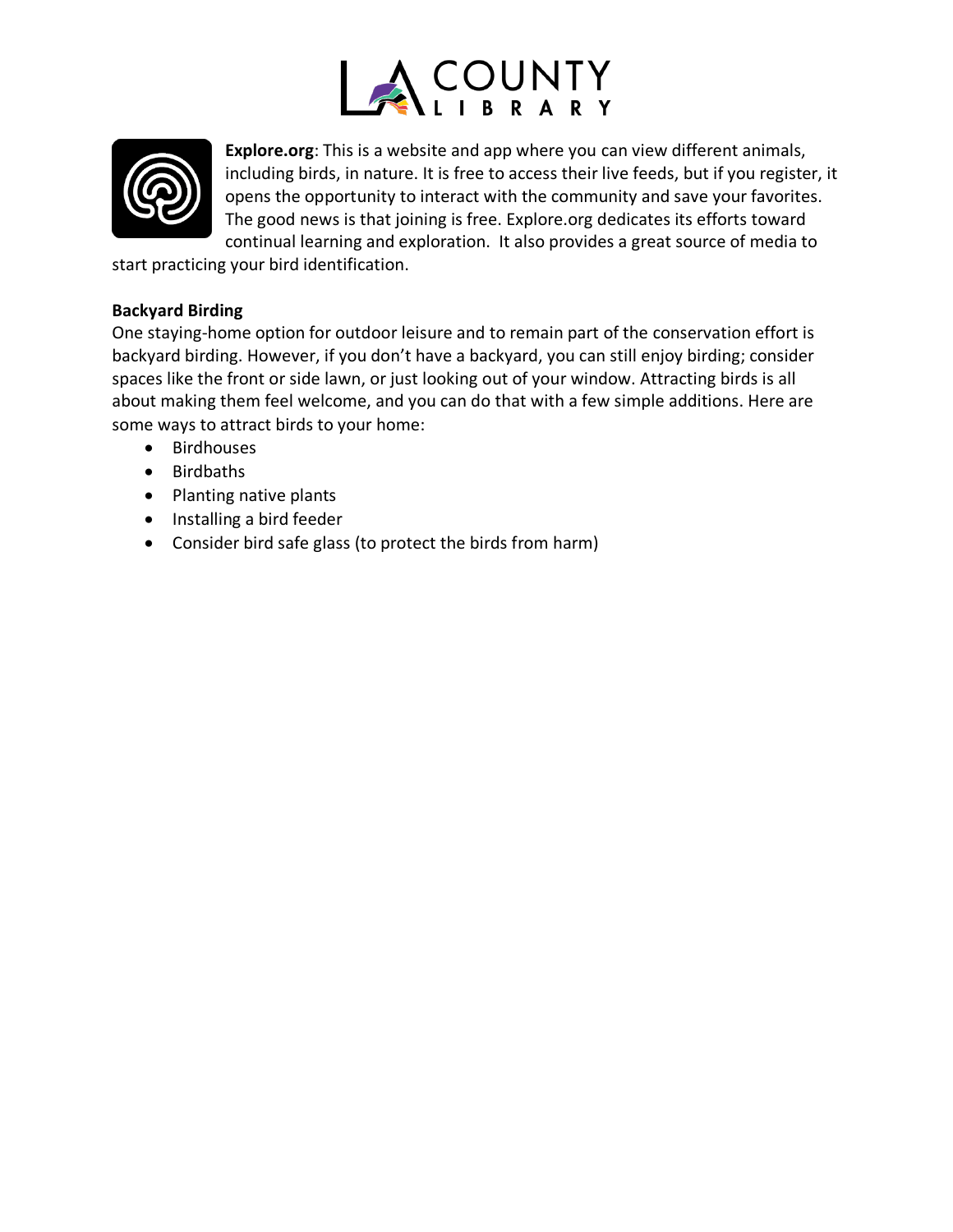

### **Let's Practice!**

Below are a few links live streams we've found to get you started. Both *[Explore.org](https://explore.org/livecams)* and *[AllAboutBirds.org](https://www.allaboutbirds.org/news/)* contain a variety of other live streams of bird species that we encourage you to explore! Try also using Merlin Bird ID or one of the other apps to find information about birds found in these locations.

# *Hummingbirds: Explore.org:* <https://tinyurl.com/rljqdwk> *All About Birds.org:* <https://tinyurl.com/skt84y4>

Hummingbirds have many brightly-colored features that can be helpful for identification however their incredible agility and the pace of their behavior can make it challenging to train your binocular on them for very long. These streams have a variety of hummingbird feeding sites that should provide breathtaking specimen to practice your identification skills.

### *Panama Fruit Feeder Cam at Canopy Lodge - Explore.org:* <https://tinyurl.com/tfvsrvt>

Located on the grounds of the Canopy Lodge in El Valle de Antón, Panama, this stream focuses on a fruit feeder that is replenished regularly to draw diverse birds from this ecosystem throughout the day. This stream may require you to explore resources outside of the North American focused guides provided below, but should provide an astounding array of birds sporting tropical hues you may be unlikely to encounter elsewhere. If you're using Merlin Bird ID, you can download the bird pack for Panama to get information on local species to help with your identification.

# *Cornell FeederWatch Cam - All About Birds.org:* <https://tinyurl.com/spoayzk>

The Treman Bird Feeding Garden at the Cornell Lab of Ornithology is located at the edge of Sapsucker woods and its 10-acre pond in Ithaca, NY. The location attracts forest dwelling birds as well as those that prefer more open areas. Be prepared for a lot of activity in this stream and expect to observe species you may not have encountered in the Southern California ecosystem.

### *Ontario FeederWatch Cam - All About Birds.org:* <https://tinyurl.com/sjudncy>

Located in a residential neighborhood in Manitouwadge, Ontario, this feeder is constructed by the cam's hosts and draws a variety of northern bird species. The cam is situated in a residential backyard with a large birch tree and nearby conifer trees. This stream is often crowded and should provide a great variety of unfamiliar species to practice your skills.